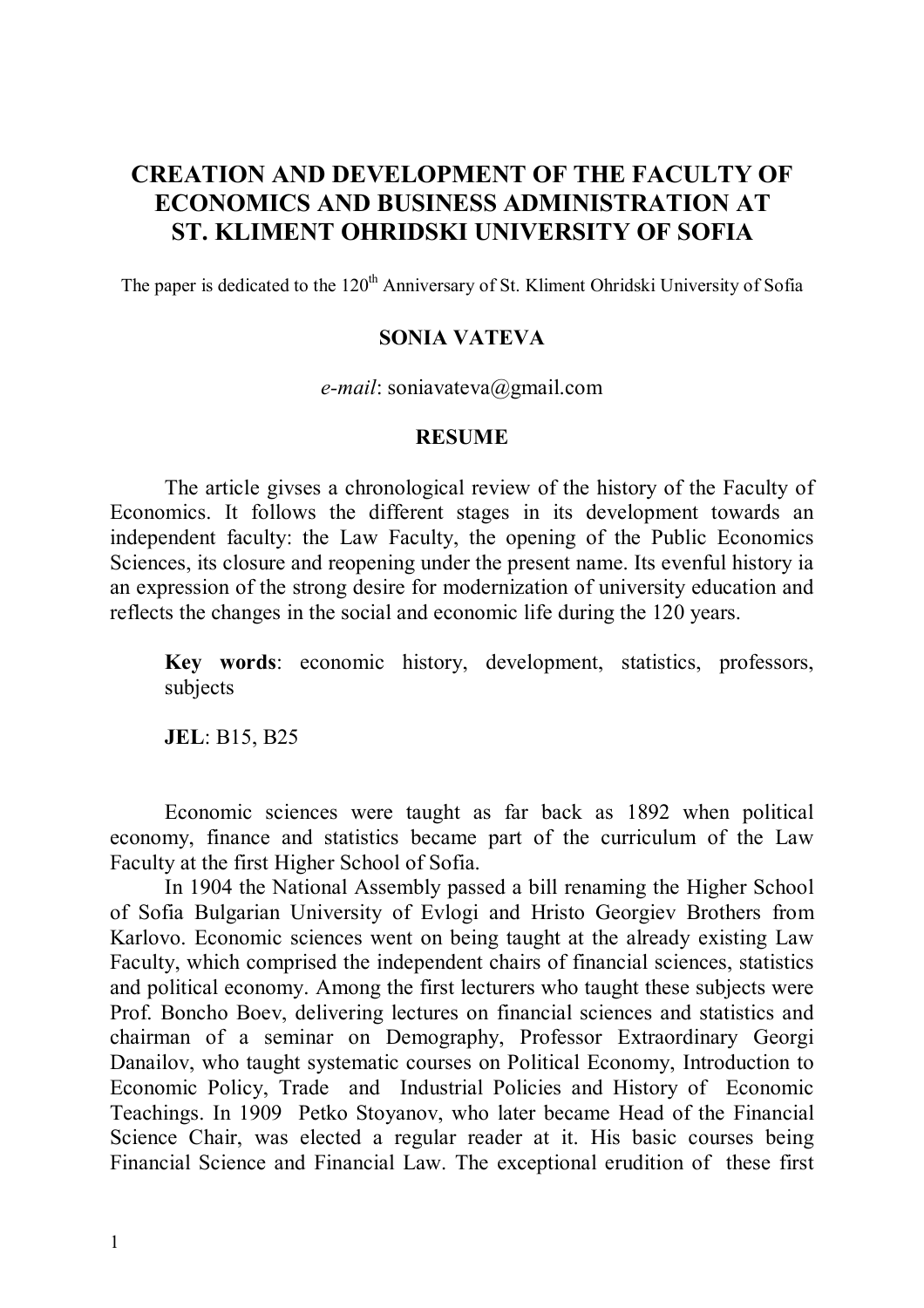lecturers accounted for the strongly impressive way in which economic sciences were taught at Sofia University at that time, this resulting in taking the lead in the country's scientific activities during the next few years.

The wars of 1912 - 1918 brought about a dramatic upset of the academic process. The mobilization of both lecturers and students, equipment problems as well as insufficient financial means had a profound impact on the work of all the faculties at the University. Notwithstanding the tough situation, the academic pursuits of the University went on. During that period of difficulties, it was the name of Dimitar Mishaikov that enjoyed an unrivalled reputation which was due to his brilliant scientific achievements and later resulted in his being elected a regular reader in October 1913, professor extraordinary at the Statistics Chair in January 1919, Head of the Department and finally Dean of the Law Faculty after World War I. Professor Mishaikov's courses on Theoretical Statistics, Philosophical Basics of the Statistical Method, History of Statistics, Demography, Introduction to Theoretical Economics, etc., were generally acknowledged as some of the most interesting ones.

 Despite the great economic and political crisis befallen the country after World War I, the number of the students at the University was about three times as big as that in the academic year of 1911 - 1912, i.e. it grew from 2260 to 6707 in the academic year of 1918 - 1919.

On the one hand, the Law Faculty was the biggest in number of students at the University but on the other hand, it had the smallest number of full-time lecturers, so a lot of contests were held for the recruitment of regular readers and professors. Unfortunately, the applicants were not many, the high positions in the hierarchy of the civil service, the political organizations and the judicial system being better-paid and consequently more attractive than those in the university hierarchy. This was the reason for a lot of basic subjects at the Law Faculty to be taught by the so-called private readers whose full-time job was out of the University but who devoted their free time to scientific research and delivering lectures at the University.

In 1920-1921 the teaching staff of the Law Faculty grew larger by the recruitment of two lecturers: Simeon Demostenov, a Petersburg graduate and professor at the Economics Department of the North Caucasian Polytechnical Institute and Ivan Kinkel. The first being elected a regular professor in Political Economy and the second - a private professor in Political Economy. Ivan Kinkel later became one of the first lecturers in Economic History at Sofia University, also delivering lectures on Comparative History of the Economic Systems of Civilsed Peoples, Bulgarian Economic History, History of Political Economy and History of Social Teachings and Movements.

After 1923 there were created better conditions for the development of university education. The gradual recovery from the post-war crisis led to a considerable upsurge in the country's economic life, which in turn created better economic prerequisites for the development of science and education and made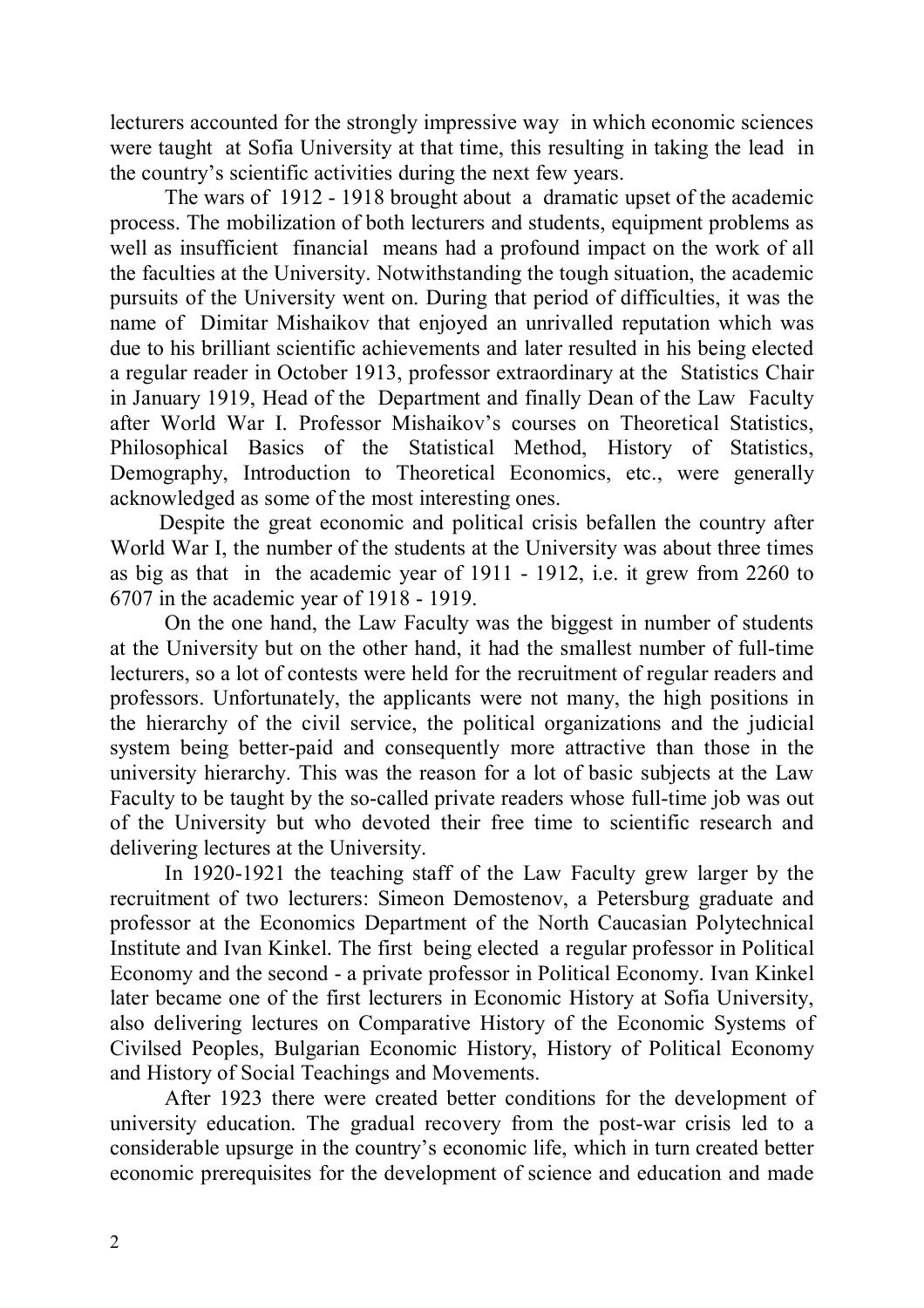the need for more governmental, administrative and pedagogical specialists still sharper. The fact that Alexander Tsankov, professor at Sofia University, became Prime Minister in the new government, was of great importance as he did not hesitate to prove his specific respect for Alma Mater promoting the construction of a new university building that was begun on 30th June 1924.

An extremely favorable effect on the University's overall development was exercised by the New National Education Act which was passed in 1924 and made legal the new Alma Mater's structure. Now the University consisted of 7 faculties embracing 117 chairs. The Faculty of History and Languages had 23 chairs, the Faculty of Physics and Mathematics  $-23$ , the Law Faculty  $-17$ , the Medicine Faculty – 19, the Faculty of Agriculture – 16, the Faculty of Theology  $-9$  and the Veterinary Medicine Faculty  $-10$ .

And it was during the later 20s of the 20th century that the lecturers of the Law Faculty came up with the idea of introducing a new economic subject into the curriculum, aiming at overcoming the limitations on law students' admission. The next step, quite naturally, was the Faculty Council's Resolution of 25th May 1927 authorising the establishment of a new department – the Department of Economic Sciences. This important resolution was followed by two approving it: the Academic Council's resolution of 1929 and the Superior Education Board's resolution of 1933. Unfortunately, due to a lot of organisational as well as financial difficulties the inauguration of this department was postponed. The economic crisis of 1929 befell Bulgaria but in spite of its ruinous impact on all the spheres of the country's economy could not, in the least, frustrate Bulgarian people's ambition to get both a better and higher education. In six academic years - from 1928/1929 to 1933/1934 the students' number increased as much as one time and a half reaching 7000 - quite an impressive figure in terms of the country's capacity and the Law Faculty was would-be students' choice # 1.

The preserved documents and materials related to the teaching standards at Sofia University during the 30s of the last century give indisputable evidence of the never-ending ambition to update the University structures, curricula and syllabuses in the different faculties. The Academic Council's acts followed the same line of policy, thus favouring the attempts at modernizing and reorganising university education in such a way that it could meet the new requirements of the social and economic developments. A good example of this is the start of the Economic Sciences Department as part of the Law Faculty. In 1938 this idea was realized with the wholehearted support of professor Georgi Manev, the University's ex-Rector and, at the time, Minister of Education. Thus the first 175 students of the new speciality of Economic Sciences were admitted to the University in the academic year of 1938/1939. Sociology, a science considered quite modern at the time, was taught along with subjects traditionally included into the curriculum. This fact, however striking it may seem, shows that the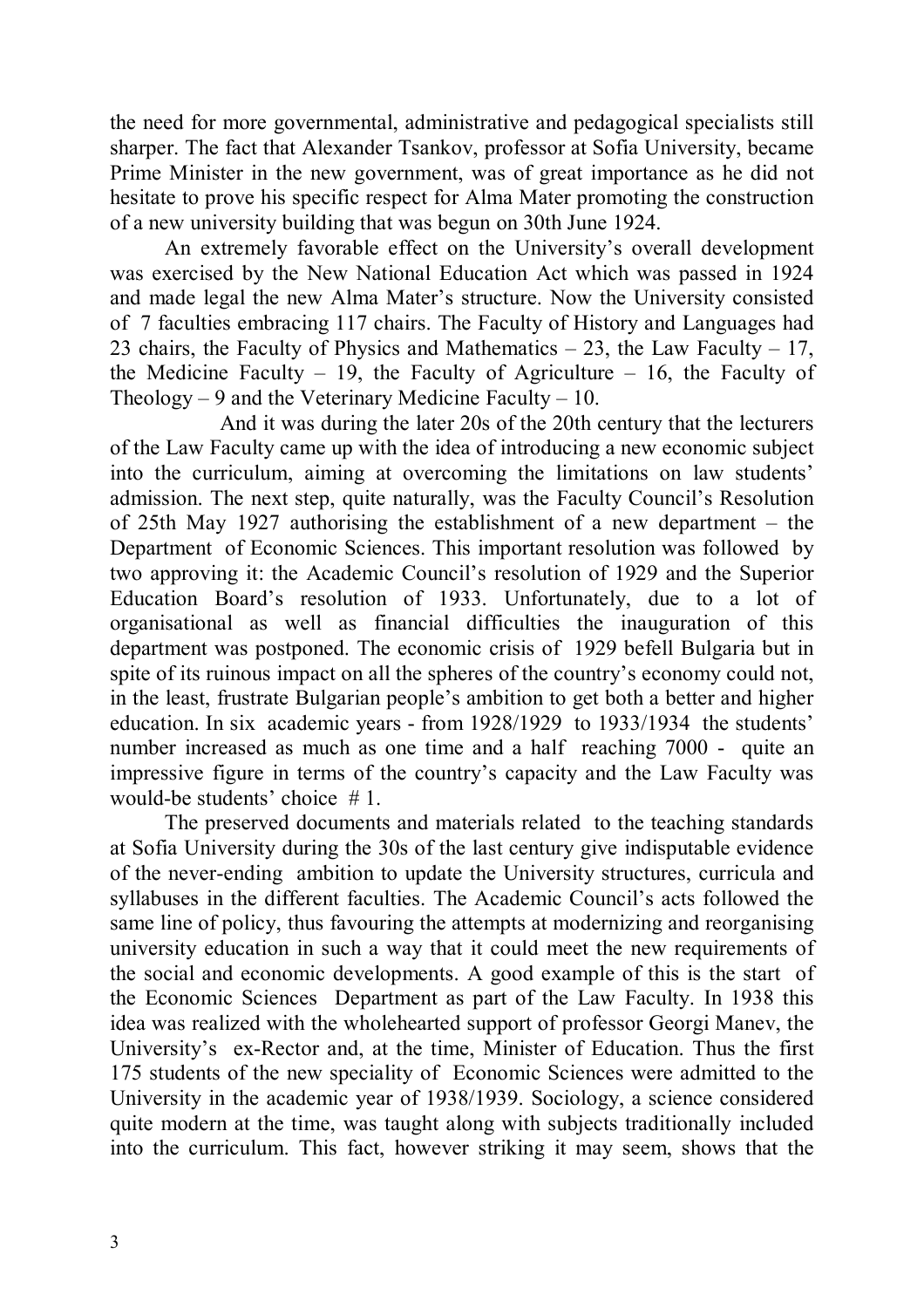Academic Council was capable of meeting the new challenges of both science and the real needs of modern university education in the field of humanities.

The inauguration of the Economic Sciences Department coincided with an event of great importance to Sofia University – 1938 marked its 50th anniversary. And following the tradition on such occasions, the academic community summed up their achievements as well as their failures in the course of those fifty years. The rectors' and pro-rectors' reports were greatly appreciative of the work of the Law Faculty as it had most successfully managed to both enlarge and modernize the education process structure, e.g. the Economic Sciences Department taught a number of new subjects, such as: Theory of Political Economy, Theoretical Statistics, Economic History, Economic Policy, State Economy, etc. Their introduction into the curriculum witnesses the Faculty Board's ever-present readiness to welcome the latest achievements of the humanities as well as their inner differentiation. Another essential phenomenon was the strong desire to research the integration capacities of science. A good example in this respect was the Economic Sciences Department's staff who constantly kept in touch with the University Statistical Institute for Economic Research (SIER) founded in 1934, thus making a step forward in the development of scientific research in economics. An achievement of exceptional value were the representative statistical investigations and processing of initial information – the result of exhaustive statistical research. The Institute enjoyed the financial support of BNB (Bulgarian National Bank), the Union of Popular Banks, Rockefeller's Foundation and the Society of Nations. Professor Oscar Anderson, professor Dimitar Mishaikov, professor Zdravko Sugarev, professor Anastas Totev, professor Stefan Spasichev, professor Asen Hristoforov, professor Simeon Demostenov as well as others most renowned scientists worked for the SIER exerting a most beneficial impact on its activities.

After 1944 there occurred some radical changes in the development of university education in Bulgaria. The first most important steps concerning Sofia University's restructuring were taken in conformity with the Higher Education Act which came into force the very day of its publishment in the 153rd issue of the Official Gazette of 5th July 1947. It changed the structure of the University, the former 7 faculties being transformed into ten.

The new law declared the Economic Sciences Department with its 1600 students of the Law Faculty an independent Faculty of Economic and Social Sciences. Sofia State College for Financial and Administrative Sciences with its 2700 students in Sofia merged with it. So the newly founded faculty started functioning on 1st September 1947. It consisted of three departments: the Department of National Economic Sciences, the Department of Specific Economic Sciences and the Department of Statistics and Planning and eight basic chairs of, as follows: Political Economy first chaired by professor Todor Vladigerov and later by professor Jac Natan; Statistics – first chaired by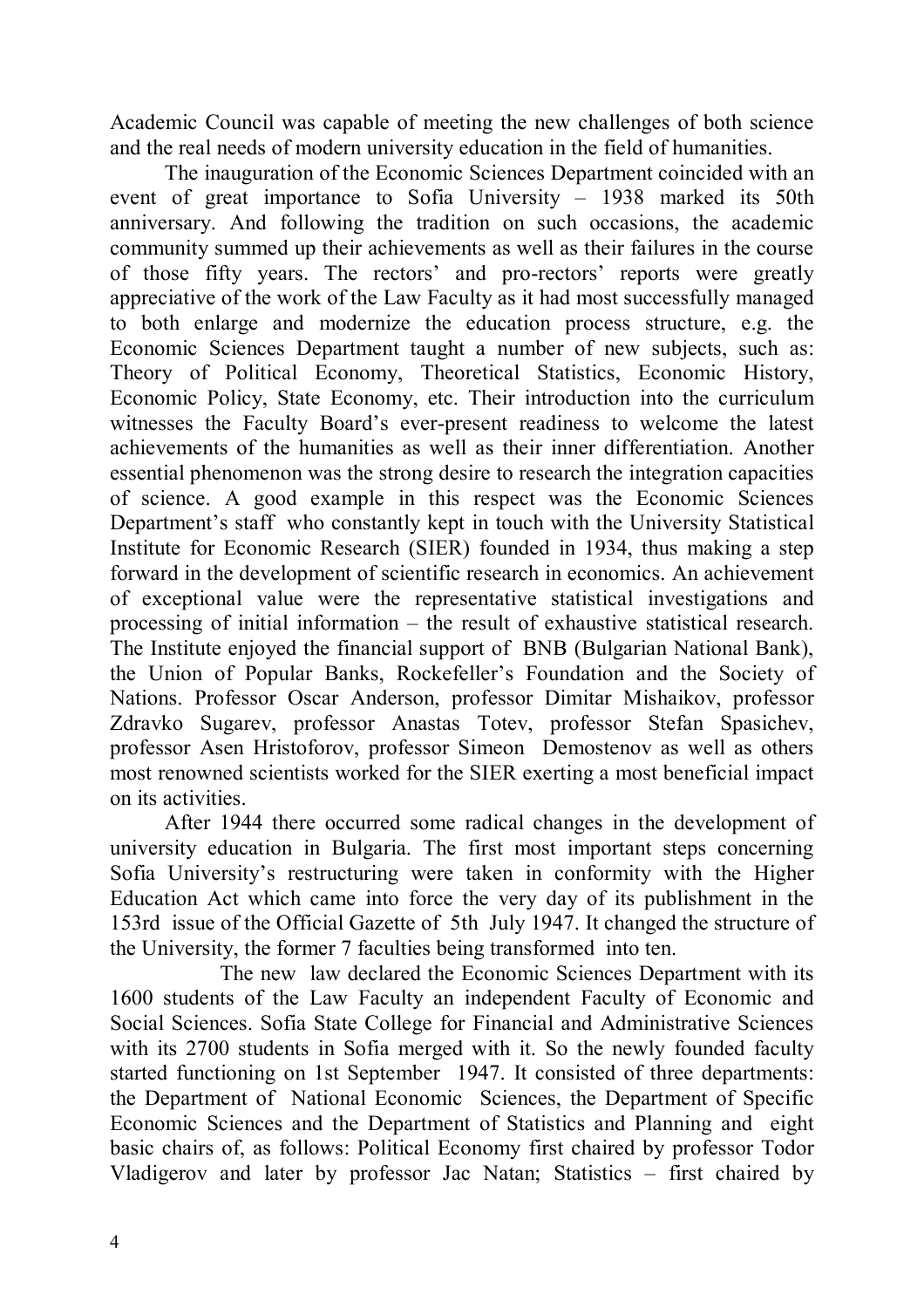professor Ivan Stefanov, later by professor Anastas Totev; Economic History and Economic Teachings chaired by professor Evgeni Kamenov, later by professor Kiril Grigorov; The Science of the Single Economy chaired by professor D. Yordanov; Economic Accountancy chaired by B. Berberov, later by P. Bahchevanov; Financial Science chaired by Georgi Svrakov; State and Constitutional Law headed by professor Mihael Genovsky; Labour Law chaired by professor Ilya Yanulov.

In 1948 due to certain subjective reasons the above-mentioned chairs were redivided into eighteen, some of them having but just a few lecturers and practically unable to perform any organizational activities whatsoever. At the beginning of 1949, therefore, there was created a new organizational form, i.e. chair councils joining together several related chairs.

According to the 1947/1948 curriculum the newly founded Faculty of Economic and Social Sciences consisted of the following specialities: Political Economy, National Economy Planning, Statistics, Industrial Economy, Transport Economy, Trade Economy, Finance and Credit, Economic Accountancy. The faculty opened a new speciality – Economy of Agriculture, which, a year later, was transferred to Georgi Dimitrov Higher Institute of Agriculture in Sofia. The faculty's curriculum included the following basic subjects: Political Economy, Theoretical Statistics, Theory and Technology of Accountancy, Economic Mathematics, Introduction to Law, The Teaching of State, Sociology, Scientific Philosophy, Economic Geography, Russian Language and a West-European Language covered by the first year curriculum whereas the second year one included Financial Science, Economic Statistics, Economic Policy, Administration Science, General Economic History, Economic History of Bulgaria, World Economy, etc. The first and second year curricula were the same for the three departments but the third and fourth year ones were different and covered mainly specific and practical subjects, Theory of Economic Planning and History of Economic Teachings being the only basic theoretical subjects taught during the third year. The last two years' curricula of the Department of Specific Economic Sciences was characterized by laying emphasis on teaching the accountancy of various economic branches, e.g. Bank Accountancy, Agricultural Accountancy, etc. as well as Merchandising, Cooperative Law, etc. while the National Economy Department taught specific industrial branches' economies, Branch Statistics, etc.

The Economics Faculty was the only one at the University that offered specializations after the third and fourth years in the following fields of science: political economy, statistics and planning, cooperation affairs, monetary and credit affairs, insurance affairs, organization and accountancy of industrial enterprises. The students of political economy had some additional subjects, such as: The Teaching of Economic Crises (later renamed Theory of the State of Affairs), The Teaching of Money, etc. The curriculum of Industrial Economy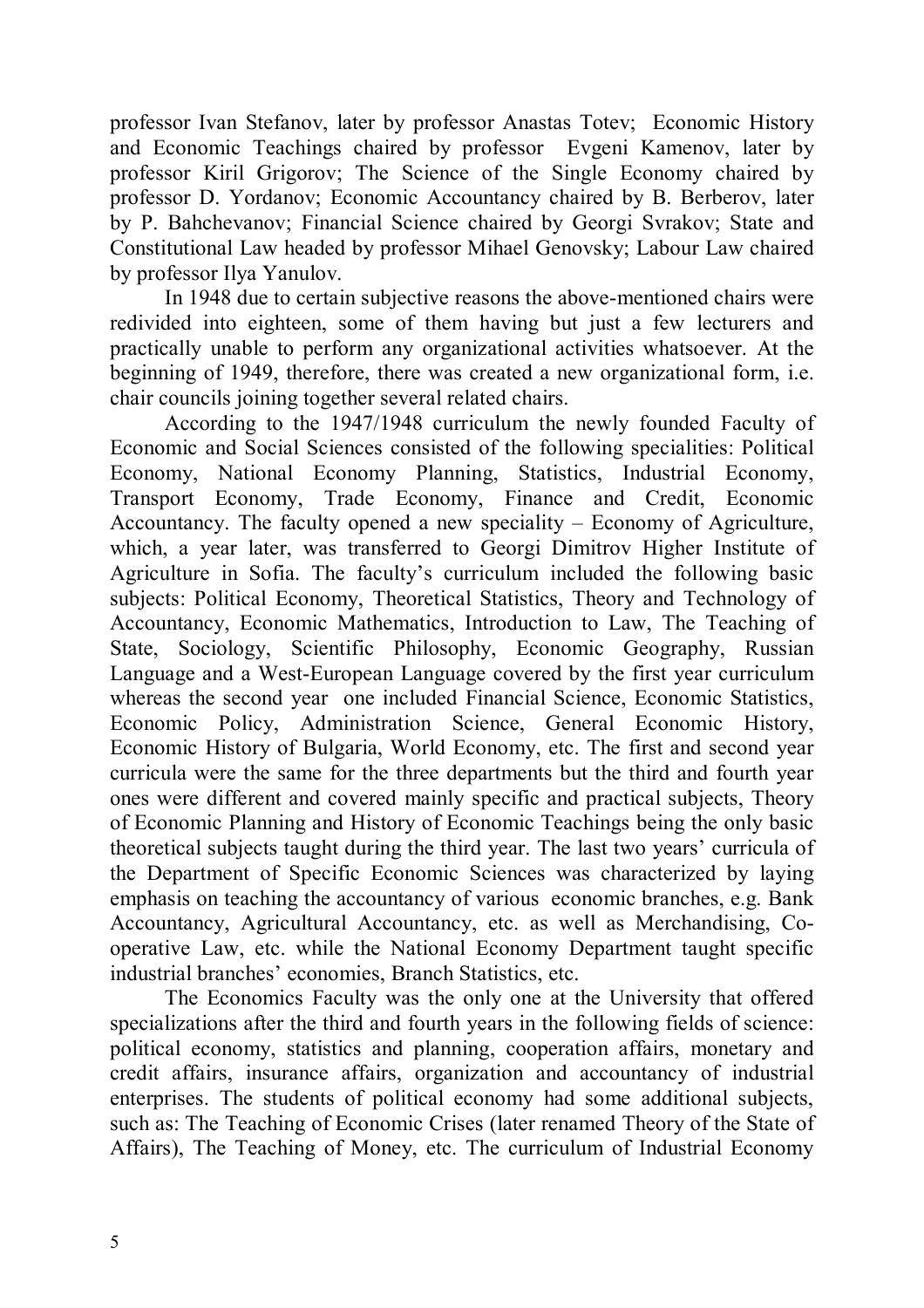involved: industrial policy, industrial statistics, etc. That was the first step to the formation of more specific economic specialities.

In September 1948 professor Evgeni Kamenov was elected Dean of the faculty, professor Kiril Grigorov – Deputy-Dean, whereas professor D. Dobrev and professor St. Sukmandjiev became associate members of the Academic Council.

The interest in the newly-founded Faculty of Economics was so great that it quite naturally enjoyed the largest number of students – 8316, followed by the Faculty of Medicine – 7489, the Law Faculty – 6458 and finally the Faculty of History and Languages – 4548. The admission tests for the Economics Faculty were in Bulgarian Language and Literature and History of Bulgaria.

No sooner had the Faculty of Economics and Social Sciences been founded than it prepared and published its own Annual Journal, the first volume being printed in 500 copies at the end of 1948. The Annual Journal would publish articles and special studies by both the faculty's lecturing personnel and its outstanding contributors, some of them being distinguished Bulgarian scientists like: prof. K. Grigorov, prof. R. Karakolov, prof. Hr. Popov, prof. D. Dimitrov, etc. The young generation was represented by V. Chochov, V. Tsonev, Hr. Kaligorov, R. Ianakiev, L. Berov, N. Gurev, K. Pergelov, A. Atanasov, S. Ivanov, St. Vasilev, etc., whose contribution to the journal was of great value. The articles were published in Bulgarian and accompanied by a summary in a foreign language – French, German, English or Russian. The Annual Journal of the Faculty of Economic and Social Sciences played a twofold role meeting the lecturers' need of a scientific forum and encouraging the development of Bulgarian economic science.

In 1950 – 1951 there was carried out the second stage of the reform of Sofia University under the Higher Education Act of September 1948.

At their session of 28th May 1951 the Academic Board held a discussion on transforming the Economics Faculty into an independent economic institute. Different viewpoints were presented, the prevalent one expressing the opinion that the faculty should remain part of Sofia University. Vice-Rector Asen Kiselinchev's statement expressed his deep conviction that the Univrsity would seriously injure its reputation and position in Bulgaria's intellectual life if it allowed to be deprived of its highly reputable Faculty of Economic Sciences. This position of his gained the wholehearted support of professor V. Raduilsky, Dean of the Law Faculty and of professor Hr. Gandev, Dean of the Faculty of Philosophy and History.

However, the representatives of the Economics Faculty on the Academic Council were of a different mind. Professor D. Toshev and professor D. Dimitrov, Dean of the faculty considered the ever increasing growth of socialism would result in a strong need for economists, which in turn demanded the indisputable and immediate establishment of a separate higher institute of economics.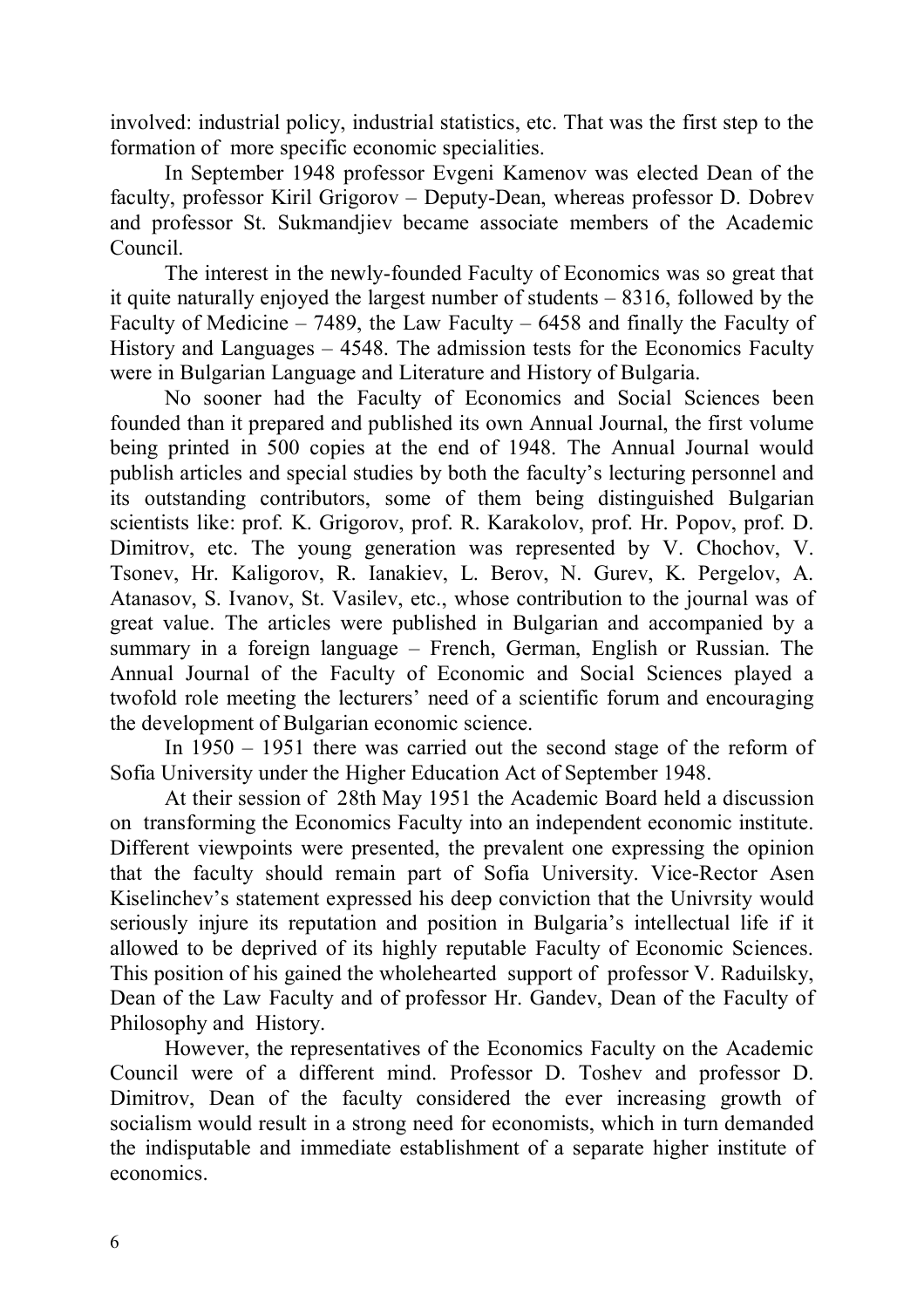A third standpoint was put forward by Vice-Rector professor Vl. Georgiev, who thought the separation of the Economics Faculty could be carried out under no other condition but that it should go on functioning by teaching mainly theoretical subjects within the framework of Sofia University.

The final vote showed that 18 members of the Academic Council were against the separation of the Economics Faculty from Sofia University, 4 voted in favour of it, two abstained and one made reservations. So the Academic Council declared their rigid stance against the Economics Faculty's separation from Alma Mater.

In spite of this, unfortunately, by Decree # 1598 of 30th of December 1951 issued by the Cabinet, the Economics Faculty was separated from Sofia University and transformed into the autonomous Karl Marx Higher Institute of Economics. Thus the teaching of economic sciences became impossible thereafter, which was in absolute disagreement with the original plan that the Economics Faculty should remain part of the university. It was only the Political Economy Chair that remained, functioning merely as an administrative unit of the Law Faculty during the early 50s of the XXth century and performing no other than educational and ideological functions at the University.

The Faculty of Economics was reinstated as part of Sofia University under the Academic Council's Resolution of 16th May 1990, which actually meant the continuation of its development forcefully suspended for a period of 40 years. Professor Georgi Chobanov was elected Dean of the faculty and the first 60 students were admitted in the autumn of 1991.

Now the Economics Faculty trains students to get both Bachelor's and Master's Degrees. It had as many as 1781 students during the academic year of 2007 – 2008. The Faculty's Bachelor's courses' curricula provide solid fundamental knowledge in the fields of economics and economic management. The admission tests to these two specialities are as follows: Economics – mathematics and a foreign language (English or French ); Economic Management – mathematics and a foreign language ( English, German or French).

The Economics Faculty offers the following Master's Degree courses: Business Administration – strategic management Business Administration – Human Resources' Development Economy and Management of Tourism Economy and Management of the Public Sector Managerial Information Systems German Studies ( taught in German ) Management of Human Resources ( taught in English ) **Macroeconomics** Economy of the Firm Finance and Banking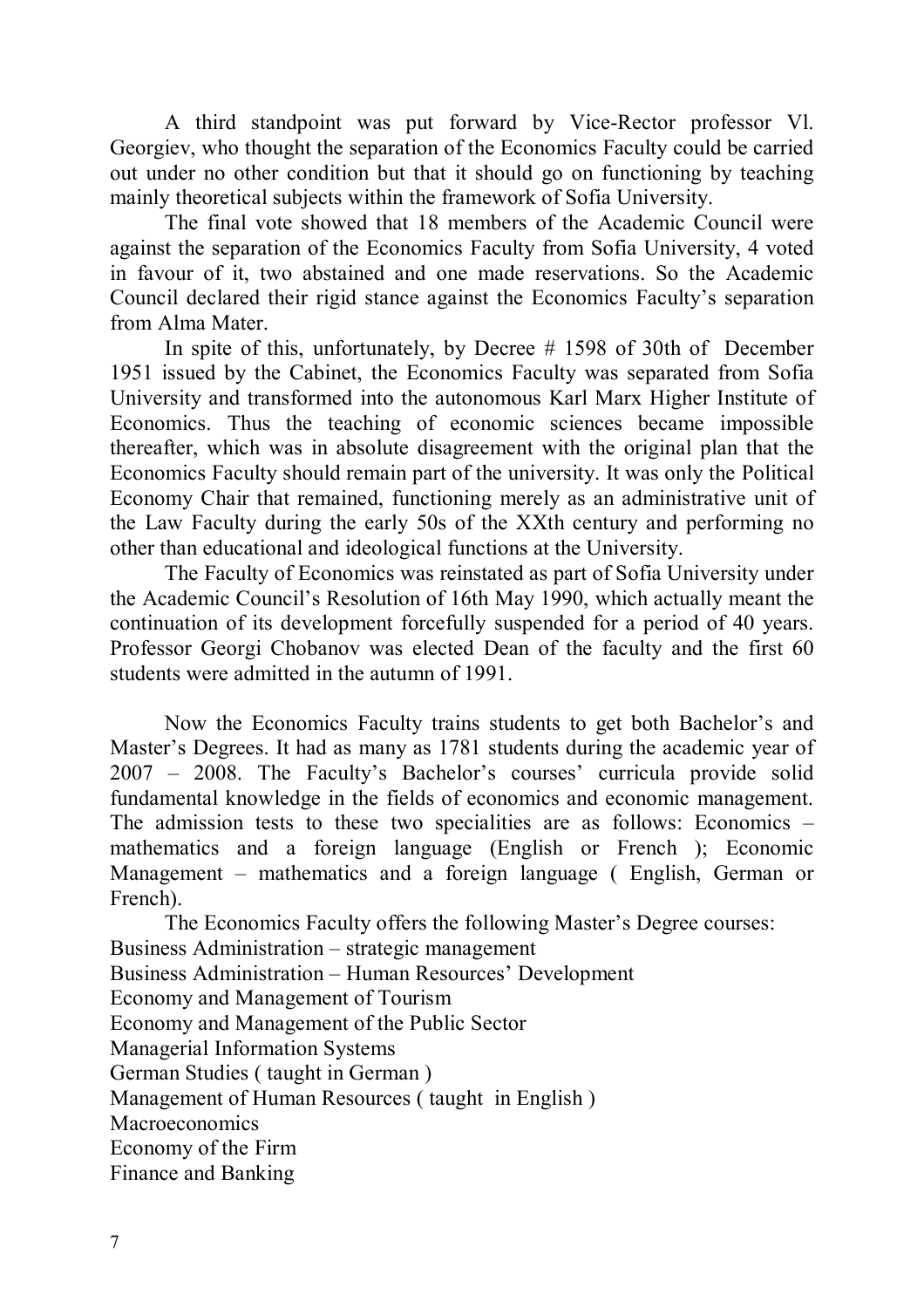Statistics and Financial Econometrics

Economy and Management of Energy Production, Infrastructure and Public **Services** 

Economy and Management of Education, Science and Innovations

Financial Management ( taught in French )

Actuaries and Management of the Risk

Economy and Management of the Agricultural Sector

Economy and Management of Historical Heritage Tourism

Economy and Management of Buildings and Equipment

Most courses are available in two options depending on the candidates' qualification: one for economists and another one for non-economists, the latter being two terms longer. The following Master's courses are carried out in a foreign language:

A Master's Degree Course in German Studies. All the subjects without any exception are taught in German. The graduates get a diploma of both St. Kliment Ohridski University of Sofia and The Technical University of Dresden.

Master's Degree Course in Financial Management. The training is in French and the graduates are awarded two diplomas: a Bulgarian and a French one of Master's Degree in Financial Management, the first issued by St. Kliment Ohridski University of Sofia and the second by the University of Montesquieu – Bordeaux IV.

A Master's Degree Course in Human Resources Management – a joint programme of the Sorbonne University in Paris and the Economics Faculty at St. Kliment Ohridski University of Sofia. The graduates gain government Diplomas in Management of both the Republic of France and the Republic of Bulgaria.

The Economics Faculty presents an opportunity of obtaining a Doctor's Degree, i.e. a third qualification degree.

The relationships with other countries are one of the Economics Faculty's priorities and they find expression in a lot of activities, e.g. inviting visiting lecturers from Europe and the USA, taking part in international programs of students' exchange, awarding diplomas in cooperation with foreign universities, organizing international seminars and conferences. The Economics Faculty has signed contracts with 23 universities in 11 European countries thus providing its students with the opportunity of getting either one-term or one-year training by the Erasmus Programme.

The universities of Koln, Leipzig, Bordeaux and Lille, have for a long time been partners of the Economics Faculty.

The francophone programme of the Economics Faculty of Sofia University of St. Kliment Ohridski was set up with the most active support of the French Cultural Institute at the Embassy of the Republic of France in Bulgaria.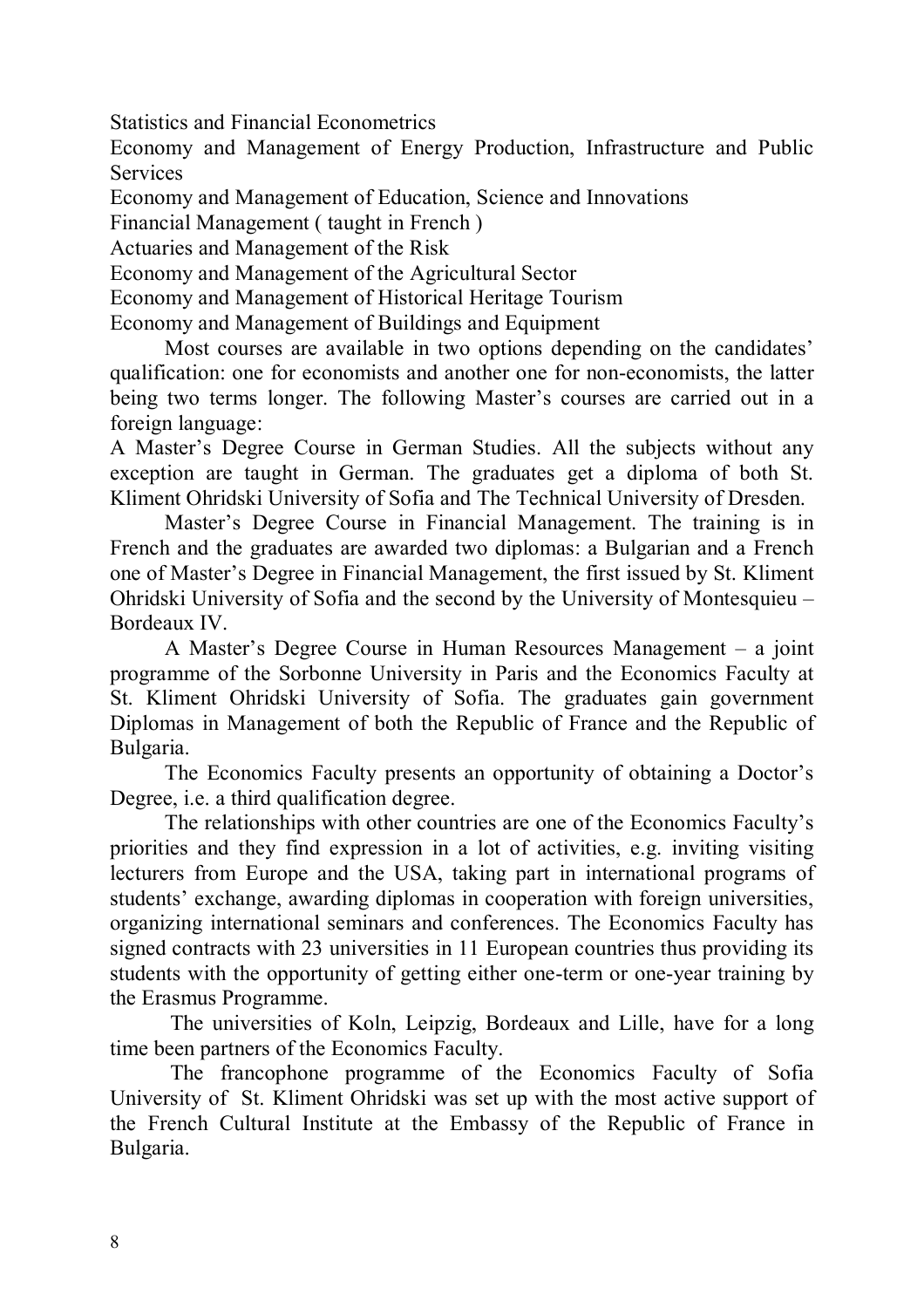The successful cooperation of the Economics Faculty at Sofia University of St. Kliment Ohridski with the French universities of Montesquieu – Bordeaux IV and the Lille I Scientific and Technological University in Lille has already been going on for more than 10 years due to the support of the Bulgarian – French Consortium established to help the francophone programme function at its best. Since 2001 the graduates of the francophone programme have been receiving Diplome Universitaire d'etudes francaises de gestion from the Montesquieu - Bordeaux IV University together with a Bachelor's Degree Diploma of St. Kliment Ohridski University of Sofia.

More than half of the subjects on the curriculum of Industrial Management in German are taught by German professors from renowned universities as the ones in Koln and Leipzig.

Undeniably vital is the role the Economics Faculty plays in the present radical transformation of the Bulgarian society by preparing highly qualified professionals for both the development of economic and management sciences and the needs of the country's economic growth, its mission being to educate and train economy and management experts needed for the building-up of a market economy and a democratic society in Bulgaria.

## **References:**

Almanac of St. Kliment Ohridski University of Sofia, 1888 – 1939, Sofia, 1940

Arnaudov, M. 1939: A History of Sofia University "St. Kliment Ohridski" during its First Half - century 1888 – 1938., Sofia

Georgov, Iv. 1923: The Development of University Education, in: Annual Journal, Sofia University, Faculty of History and Philologies, vol. 19

Georgov, Iv. 1929: A Look at the Development of the University, in: Almanac of Sofia University, Sofia

Annual Report of the Higher School of the Academic Year of 1903 – 1904, in: Annual Journal of Sofia University. Official Part, 1904 – 1905.

Annual Journal of Sofia University, Official Department, 1918 – 1919, 1923 – 1924.

Annual Journal of Sofia University. Faculty of Economic and Social Sciences, vol. 1 – 3, 1947 – 1950, Sofia, 1948 – 1951.